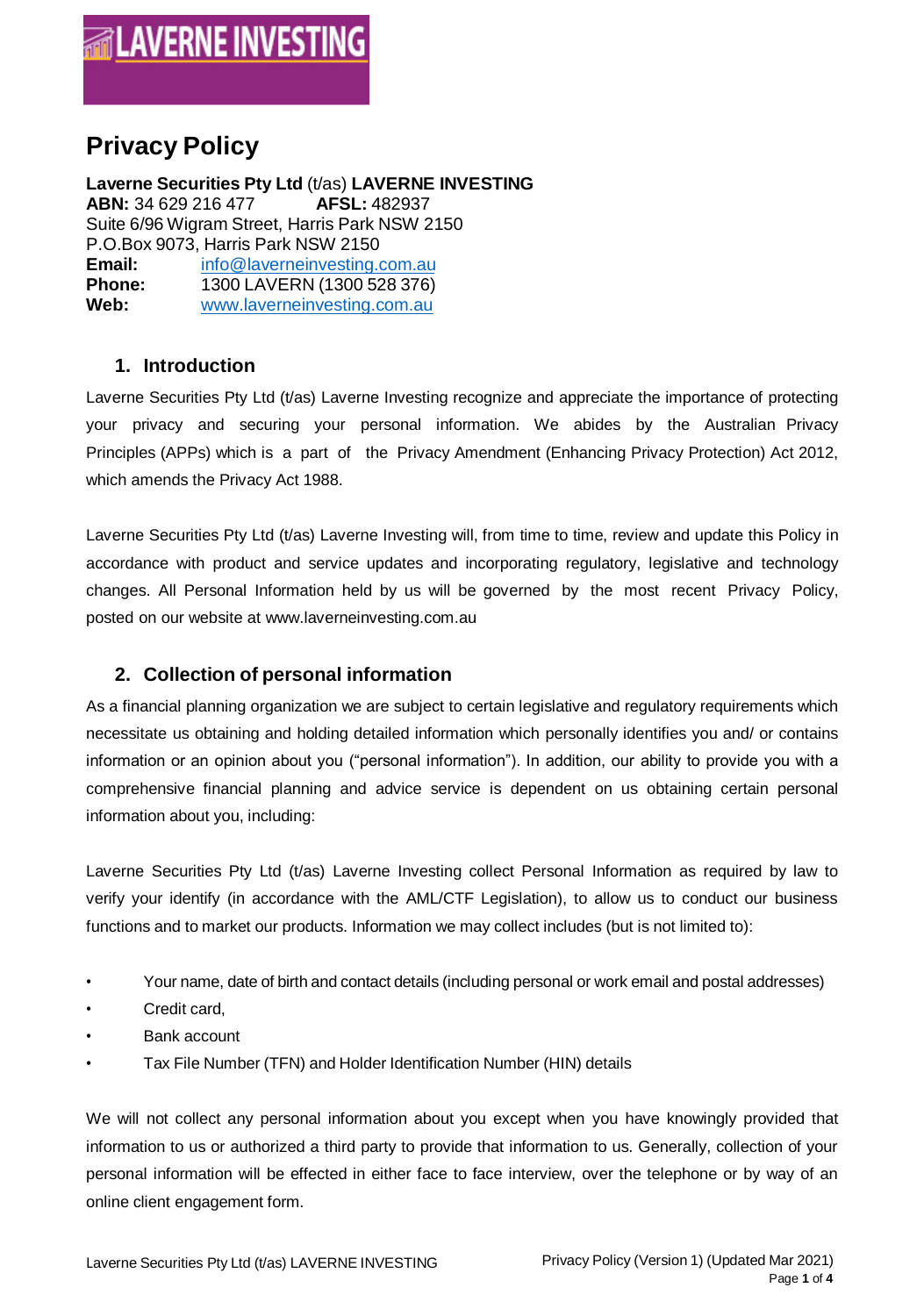# **ALAVERNE INVESTING**

#### **3. Collecting Information from third parties**

We may also collect Personal Information about you via third parties, such as those that facilitate the use or communication of our products, services, program or activities (as the case maybe) Services. However, we will only collect your personal information from third parties if it is not reasonable or practical to collect this information directly from you.

#### *Click Stream Data*

When you visit and browse our website, solution or app, our website host and other third parties engaged by us may collect personal information for statistical, reporting and maintenance purposes.

Subject to this Privacy Policy, the personal information collected by our website host will not be used to identify you. The information may include:

- The number of users visiting our website, solution or app and the number of pages viewed;
- The date, time and duration of a visit;
- The IP address of your computer; or
- Location of the user;
- The path taken through our website, solution or app

Our website host uses this information to administer and improve the performance of our website.

#### **4. How we use the Personal Information**

Where we collect Personal information about you, we may use this information for our organization's primary functions and services which may include, but is not limited to:

Provide you with information or services you have requested;

- Promote and market our Services to you;
- Personalize and customize your experiences on our website, solution or app;
- Communicate with you;
- Provide you with ongoing information about us in which you may be interested;
- Conduct research for the purposes of improving our existing services or created new services; and
- Give you the opportunity to receive emails and other advertising material

If we collect and use your personal information for purposes not listed above, we will make it known to you at the time we collect and/or use your personal information.

If you choose not to provide your personal information to us for the purposes set out in this privacy policy, we may not be able to undertake certain activities for you.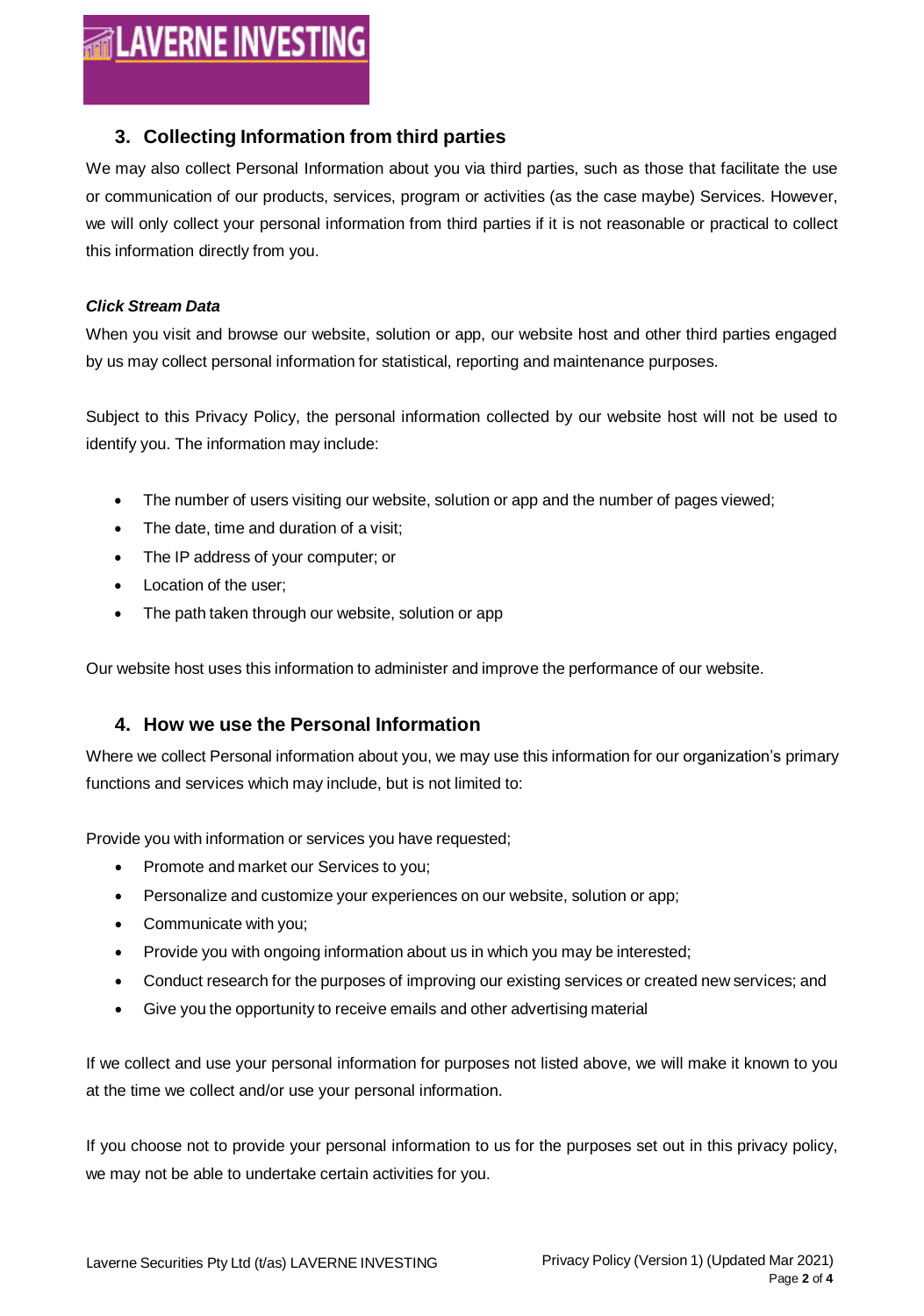#### **5. Disclosing your Personal Information**

Depending on the nature of your engagement with us, we may disclose your personal information to our related entities or Services partners.

We may also disclose your personal information to our website, solution or app host, software application providers or infrastructure providers in certain limited circumstances, for example when our website, solution or app experiences a technical problem or to ensure that it operates in an effective and secure manner, cooperating with law enforcement authorities in the investigation of suspected criminal violations or if there has been a breach of this privacy policy (including in the event of a compliant involving you, gathering information from you and examining your transmissions and materials on services or any networks).

Personal Information will be stored and hosted in Australia

#### **6. Marketing**

We may use your personal information to provide you with promotional material that may benefit you or other services offered by us. If you do not wish to receive such material, we provide you with the ability to unsubscribe from these communications. You can contact our support team at [info@laverneinvesting.com.au](mailto:info@laverneinvesting.com.au) to request for you to be removed from our marketing communication.

Unless otherwise specified in this privacy policy, we will not disclose any of your personal information to any other organisation unless the disclosure is required by law or is otherwise permitted by the National Privacy Principles.

## **7. Access to your Personal Information?**

Subject to some exceptions, you are entitled to access personal information that we hold about you. If you request access to your personal information, we will be required to verify your identify before granting your request. Where your request for personal information would unreasonably impact upon the privacy of others or is not otherwise permitted under the National Privacy Principles, LAVERNE INVESTING have the right to refuse this request. If we refuse your request to access your personal information, we will provide you with reasons for the refusal.

A request for access can be made by contacting our privacy office as specified in section 9.

#### **8. Updating, storage and security of Personal Information**

Additional detailed information regarding the safeguarding of personal information is generally held in your client file. However, we also take reasonable steps to ensure the personal information we collect, use or disclose is:

- Accurate, completed and up to date:
- Protected from misuse and loss:
- Protected from unauthorized access, modification or disclosure; and

Laverne Securities Pty Ltd (t/as) LAVERNE INVESTING